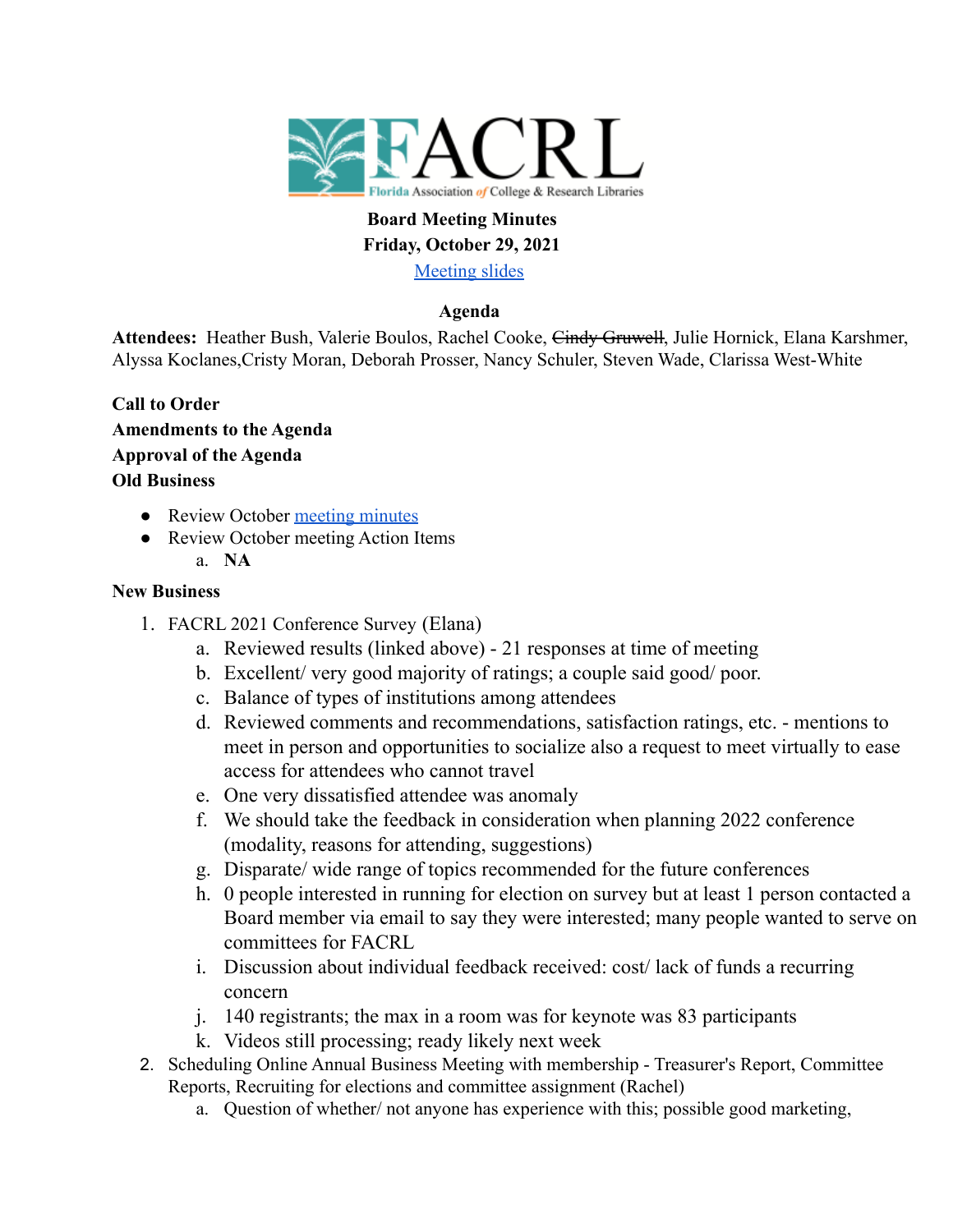communication, and recruitment tool

- b. Elana supports this as a good idea ... plan for spring?
- c. Used to be part of the conference but has fallen off in the last few years, idea to separate from conference and have a distinct opportunity
- d. Meeting for reviewing updates to bylaws perhaps
- e. Will not have business meeting at FLA 2022
- 3. Poll for membership to get ideas for the FACRL Conference in 2022 (Rachel) Edit survey here
	- a. FLA preconference will be May 16, 2023 at the Hilton Daytona
	- b. Reviewed poll for membership in the meeting; includes ideas from ACRL Road Shows in case we can do one of those either for an FACRL or FLA (FACRL sponsored) preconference
	- c. Piggy backing on FLA can help control cost and the location is more central
	- d. Modality of next conference (virtual or in person or hybrid) is on the survey as well
	- e. No FACRL preconference in 2022 but maybe a social hour hosted? Conference is in Jacksonville so may make attending difficult
	- f. FLA Rachel may be able to be on-site and Clarissa can also attend
	- g. Survey will go out in January/ can discuss roll out at meeting in December
- 4. Bylaws review Board revises but membership needs to approve (Elana)
	- a. Suggests putting the bylaws updates side by side with current bylaws and sending them out to membership... perhaps have the business meeting (see above) to review with the membership and take votes
	- b. Flow: send out bylaws in an email, include poll for voting in the same email, then invite the membership to a meeting, then hold a meeting to review the results
	- c. Nominations can go ahead before the bylaws discussion on nominations period open: will form nominations committee (possibly by middle of November) close by end of January
	- d. **Action item:** Alyssa will form Nominations Committee
	- e. Diversity Officer in bylaws but will not be in election for 2022 because of the lack of time between bylaws vote and nominations vote

## **Officer/Liaison Reports**

- 1. President Elana Karshmer
	- a. NA
- 2. President-elect Rachel Cooke
	- a. NA
- 3. Past-President Alyssa Koclanes
	- a. Sent email about the ACRL webcasts that we can join and Rachel can review with Programming Committee to see which/ if we can avail of them
- 4. Secretary Cristy Moran
- 5. Treasurer Valerie Boulos
	- a. \$16,988 left after conference expenses including speaker and scholarships
	- b. Lost a little bit of money conference but we also had a lot of membership renewals coming in the last few weeks - conference may have helped stabilize our membership numbers
	- c. Nancy has started canceling the limited-time subscriptions we needed for the conference
- 6. Communication Manager Nancy Schuler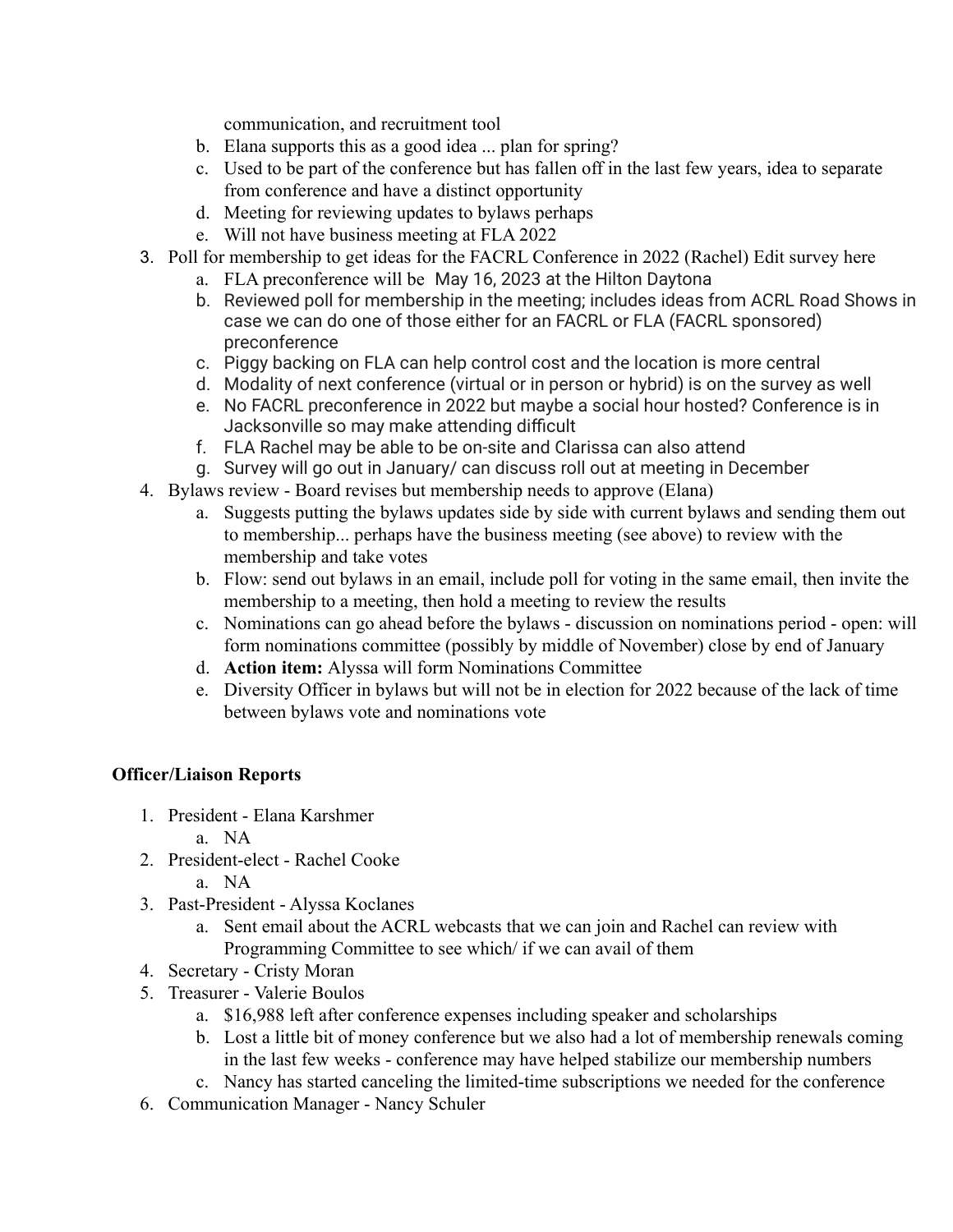- a. Resuming work getting all our files on the new Google Drive for FACRL survey of Board to see if we want to move our own files or if
- b. Everyone is on the new Drive but it hasn't been shared yet because it's not done or what time she can move things without interrupting the work we do with the files/ folders in there now (Cristy mentioned updating the secretary documents/ meeting documents the week before a planned meeting)
- c. Website: Nancy will reconvene the listserv committee to work on website redesign which had been planned previously
- 7. Legislative Deborah Prosser
	- a. NA

#### **Committee Reports**

- 1. Membership Heather Bush
	- a. Met last week three members only currently active so have needed to scale back their plans and resetting goals
	- b. Focusing on updating the membership list on Wild Apricot once ACRL sends the list
	- c. Will work with the marketing committee
- 2. Marketing and Communications Nancy Schuler
	- a. Web Communications Task Force update See notes above
	- b. Google Drive migration plans See notes above
	- c. Website update See notes above
	- d. FACRL member list migration NA
- 3. Nominations Alyssa Koclanes
	- a. Call for members from the Board for committee members to participate
- 4. Programming Rachel Cooke
	- a. Met this week; have wrapped up the webinars
	- b. Rachel will send out the assessment findings from the series
	- c. Avoiding Sept/ Oct for programming calendar next year since those were less attended due to people being busy
	- d. Group will take over planning for FACRL preconference
- 5. Conference Program Clarissa West-White
	- a. Letters for committee ready to send as thanks for members, awaiting survey results to link in the letters
- 6. Sponsorship Valerie Boulos
	- a. Elana will send out thank you letter to vendors
- 7. Scholarship Julie Hornick
	- a. NA work done for the year
- 8. Virtual Conference Logistics Nancy Schuler
	- a. Crowdpurr was a good tool; good expense; Elana recommends considering expanding or continuing with the tool; Nancy will pass along to committee

#### **Review Meeting Outcomes and Action Items**

● **Action item:** Alyssa will form Nominations Committee